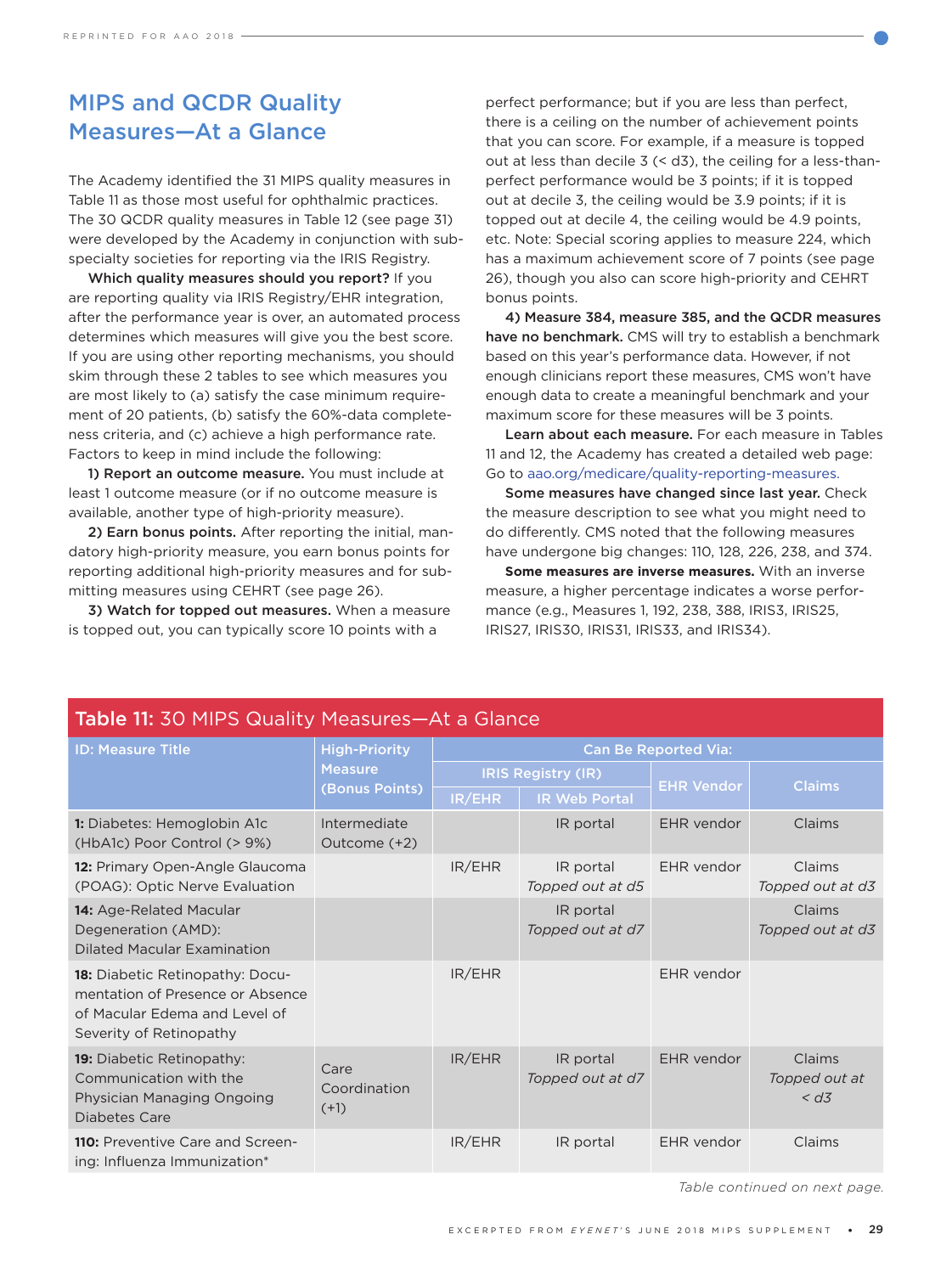| <b>Table 11: 30 MIPS Quality Measures-At a Glance</b><br>Continued from previous page.                                                |                                        |                               |                                        |                                     |                                   |
|---------------------------------------------------------------------------------------------------------------------------------------|----------------------------------------|-------------------------------|----------------------------------------|-------------------------------------|-----------------------------------|
| <b>ID: Measure Title</b>                                                                                                              | <b>High-Priority</b><br><b>Measure</b> | <b>Can Be Reported Via:</b>   |                                        |                                     |                                   |
|                                                                                                                                       |                                        | <b>IRIS Registry (IR)</b>     |                                        |                                     |                                   |
|                                                                                                                                       | (Bonus Points)                         | IR/EHR                        | <b>IR Web Portal</b>                   | <b>EHR Vendor</b>                   | <b>Claims</b>                     |
| 111: Pneumococcal [Pneumonia]<br>Vaccination Status for Older<br>Adults                                                               |                                        | IR/EHR                        | IR portal                              | EHR vendor                          | Claims                            |
| 117: Diabetes: Eye Exam                                                                                                               |                                        | IR/EHR                        | IR portal<br>Topped out at d6          | EHR vendor                          | Claims<br>Topped out at d4        |
| 128: Preventive Care and Screen-<br>ing: Body Mass Index (BMI)<br>Screening and Follow-Up Plan*                                       |                                        | IR/EHR                        | IR portal                              | EHR vendor                          | Claims<br>Topped out at d8        |
| 130: Documentation of Current<br>Medications in the Medical<br>Record                                                                 | Patient Safety<br>$(+1)$               | IR/EHR                        | IR portal<br>Topped out at d7          | EHR vendor                          | Claims<br>Topped out at d5        |
| 137: Melanoma: Continuity of<br>Care-Recall System!                                                                                   | Care Coordina-<br>tion $(+1)$          |                               | IR portal<br>Topped out at d5          |                                     |                                   |
| 138: Melanoma: Coordination<br>of Care <sup>t</sup>                                                                                   | Care Coordina-<br>tion $(+1)$          |                               | IR portal<br>Topped out at d6          |                                     |                                   |
| 140: Age-Related Macular<br>Degeneration (AMD): Counseling<br>on Antioxidant Supplement                                               |                                        |                               | IR portal<br>Topped out at d8          |                                     | Claims<br>Topped out at d3        |
| 141: Primary Open-Angle Glaucoma<br>(POAG): Reduction of Intraocular<br>Pressure (IOP) by 15% or Docu-<br>mentation of a Plan of Care | Outcome (+2)                           |                               | IR portal<br>Topped out at d7          |                                     | Claims<br>Topped out at<br>< d3   |
| 191: Cataracts: 20/40 or Better<br>Visual Acuity Within 90 Days<br><b>Following Cataract Surgery</b>                                  | Outcome (+2)                           | IR/EHR                        | IR portal<br>Topped out at d8          | EHR vendor                          |                                   |
| 192: Cataracts: Complications<br>Within 30 Days Following Cata-<br>ract Surgery Requiring Additional<br><b>Surgical Procedures</b>    | Outcome (+2)                           | IR/EHR<br>Topped<br>out at d3 | IR portal<br>Topped out at d4          | EHR vendor<br>Topped out<br>at d3   |                                   |
| 224: Melanoma: Overutilization<br>of Imaging Studies in Melanoma‡                                                                     | Efficiency (+1)                        |                               | IR portal<br>Topped out<br>$at < d3^*$ |                                     |                                   |
| 226: Preventive Care and Screen-<br>ing: Tobacco Use: Screening and<br>Cessation Intervention*                                        |                                        | IR/EHR                        | IR portal                              | EHR vendor                          | Claims<br>Topped out<br>$at$ $d5$ |
| 238: Use of High-Risk Medications<br>in the Elderly*                                                                                  | <b>Patient Safety</b><br>$(+1)$        | IR/EHR<br>Topped<br>out at d7 | IR portal<br>Topped out<br>at d8       | EHR vendor<br>Topped out<br>at $d7$ |                                   |
| 265: Biopsy Follow-Up                                                                                                                 | Care Coordina-<br>tion $(+1)$          |                               | IR portal<br>Topped out at d6          |                                     |                                   |
| <b>317:</b> Preventive Care and Screening:<br>Screening for High Blood Pres-<br>sure and Follow-Up Documented                         |                                        |                               | IR portal                              | EHR vendor                          | Claims<br>Topped out<br>at d8     |
| 318: Falls: Screening for Future<br><b>Fall Risk</b>                                                                                  | <b>Patient Safety</b><br>$(+1)$        | IR/EHR                        |                                        | EHR vendor                          |                                   |

*Table continued on next page.*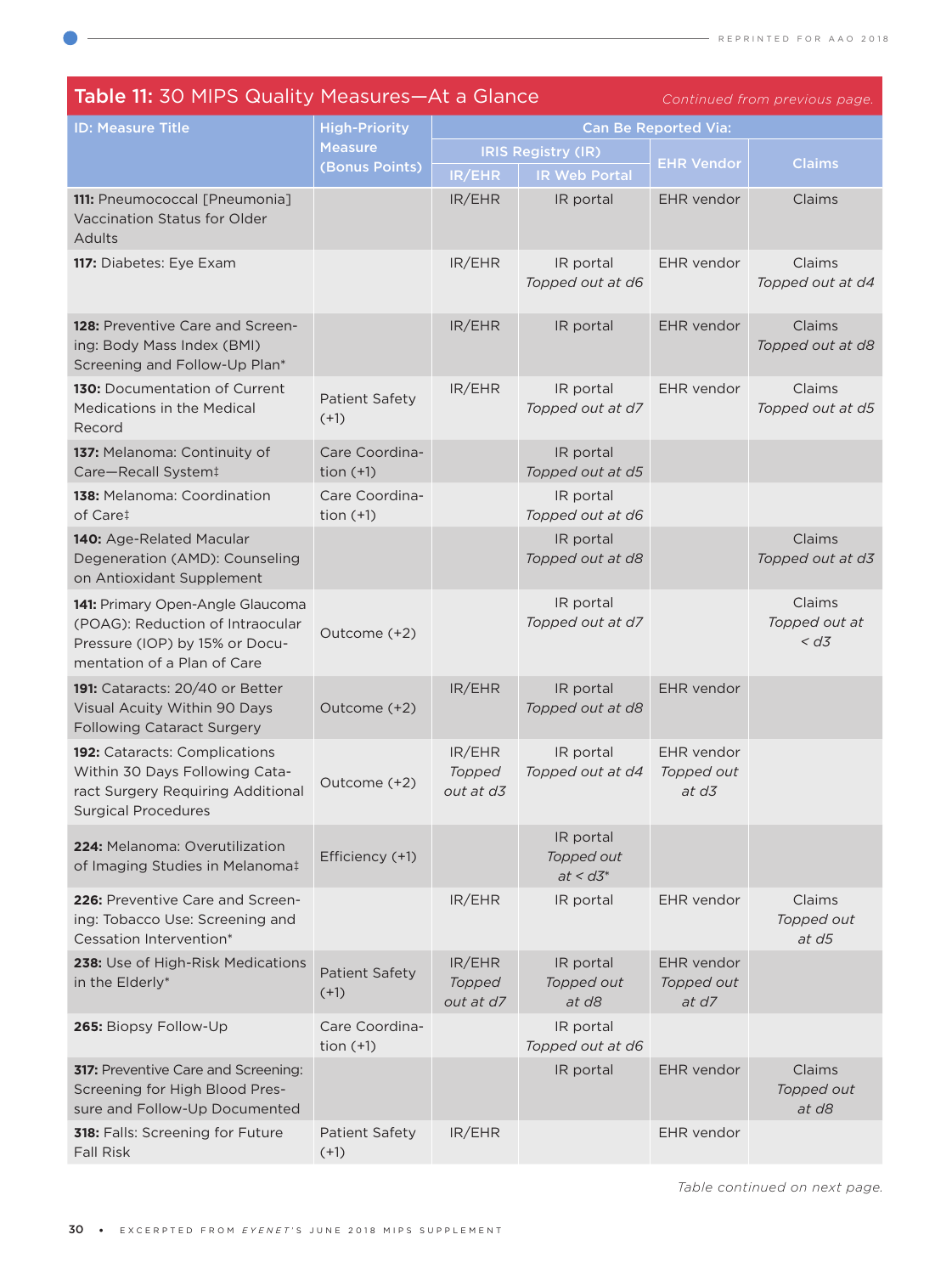| Table 11: 30 MIPS Quality Measures-At a Glance<br>Continued from previous page.                                                                    |                                                          |                             |                                           |                   |                            |
|----------------------------------------------------------------------------------------------------------------------------------------------------|----------------------------------------------------------|-----------------------------|-------------------------------------------|-------------------|----------------------------|
| <b>ID: Measure Title</b>                                                                                                                           | <b>High-Priority</b><br><b>Measure</b><br>(Bonus Points) | <b>Can Be Reported Via:</b> |                                           |                   |                            |
|                                                                                                                                                    |                                                          | <b>IRIS Registry (IR)</b>   |                                           | <b>EHR Vendor</b> | <b>Claims</b>              |
|                                                                                                                                                    |                                                          | IR/EHR                      | <b>IR Web Portal</b>                      |                   |                            |
| 374: Closing the Referral Loop:<br>Receipt of Specialist Report*                                                                                   | Care Coordina-<br>tion $(+1)$                            | IR/EHR                      |                                           | EHR vendor        |                            |
| 384: Adult Primary Rhegmatog-<br>enous Retinal Detachment<br>Surgery: No Return to the OR<br>Within 90 Days of Surgery                             | Outcome (+2)                                             |                             | IR portal<br>Does not have<br>a benchmark |                   |                            |
| 385: Adult Primary Rhegmatoge-<br>nous Retinal Detachment Surgery:<br>Visual Acuity Improvement<br>Within 90 Days of Surgery                       | Outcome (+2)                                             |                             | IR portal<br>Does not have<br>a benchmark |                   |                            |
| 388: Cataract Surgery With<br>Intraoperative Complications<br>(Unplanned Rupture of Posterior<br><b>Capsule Requiring Unplanned</b><br>Vitrectomy) | Outcome (+2)                                             |                             | IR portal<br>Topped out<br>at < d3        |                   |                            |
| 389: Cataract Surgery:<br>Difference Between Planned<br>and Final Refraction                                                                       | Outcome (+2)                                             |                             | IR portal                                 |                   |                            |
| 397: Melanoma Reporting                                                                                                                            | Outcome (+2)                                             |                             | IR portal<br>Topped out at d3             |                   | Claims<br>Topped out at d4 |
| 402: Tobacco Use and Help with<br>Quitting Among Adolescents                                                                                       |                                                          |                             | IR portal                                 |                   |                            |
| 419: Overuse of Neuroimaging<br>for Patients With Primary Head-<br>ache and a Normal Neurological<br>Examination                                   | Efficiency (+1)                                          |                             | IR portal<br>Topped out<br>at d4          |                   | Claims                     |

\* Has undergone substantive changes since 2017. † Measure 224 has a maximum achievement score of 7 points (see page 26). ‡ Due to ICD-10 changes on Oct. 1, 2018, just submit the first 9 months of data for measures 137, 138, and 224.

## Table 12: 30 QCDR Quality Measures—At a Glance

**Note:** QCDR measures don't have historic benchmarks. Report 6 measures from Table 11 that have benchmarks and aren't topped out at a low level, and report additional measures from Table 12 for their high-priority bonus points.

|                          | <b>ID: Measure Title</b>                                                                                                   | <b>High-Priority Measure</b><br>(Bonus Points) | Can Be<br><b>Reported By:</b> |  |
|--------------------------|----------------------------------------------------------------------------------------------------------------------------|------------------------------------------------|-------------------------------|--|
| <b>Cataract</b>          | <b>IRIS27: Adverse Events After Cataract Surgery</b>                                                                       | Outcome (+2)                                   | IR Portal. IR/EHR*            |  |
|                          | <b>IRIS28:</b> Regaining Vision After Cataract Surgery                                                                     | Outcome (+2)                                   |                               |  |
| Cornea                   | <b>IRIS1:</b> Endothelial Keratoplasty: Postoperative Improve-<br>ment in Best-Corrected Visual Acuity to 20/40 or Greater | Outcome (+2)                                   | IR Portal. IR/EHR*            |  |
| Glaucoma                 | <b>IRIS2:</b> Intraocular Pressure (IOP) Reduction                                                                         | Outcome (+2)                                   | IR Portal. IR/EHR*            |  |
|                          | <b>IRIS3:</b> Visual Field Progression                                                                                     | Outcome (+2)                                   | <b>IR Portal</b>              |  |
|                          | <b>IRIS4:</b> Intraocular Pressure Reduction Following Laser<br>Trabeculoplasty                                            | Outcome (+2)                                   | IR Portal, IR/EHR*            |  |
| Neuro-Oph-<br>thalmology | <b>IRIS20:</b> Idiopathic Intracranial Hypertension: No Worsening<br>or Improvement of Mean Deviation                      | Outcome (+2)                                   | <b>IR Portal</b>              |  |

*Table continued on next page.*